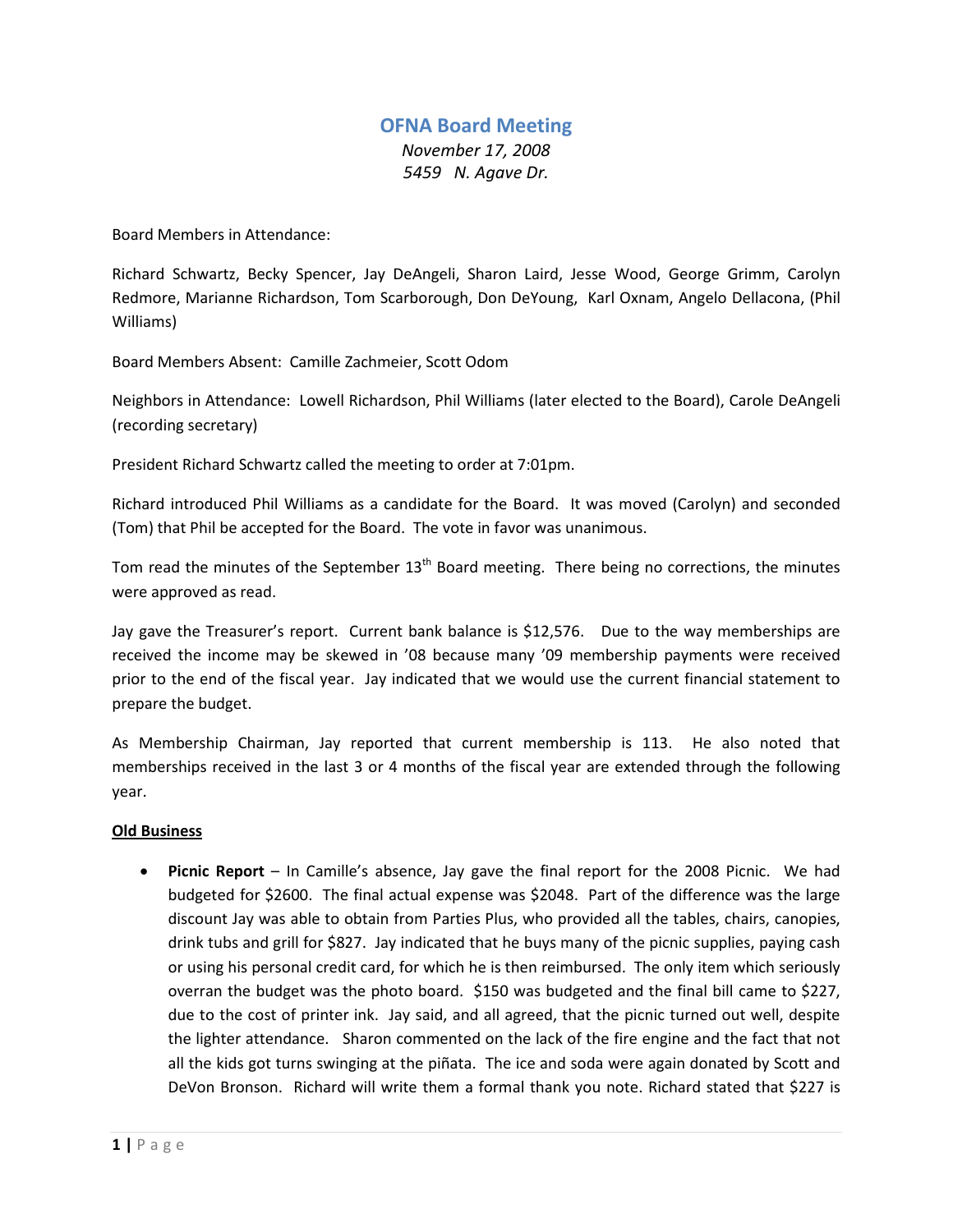too much for picture board and he asked that a firm budget number be established for this item. He suggested \$150. It was moved and seconded that \$150 be the maximum amount for the photo board. Marianne asked what happens to the photos after the picnic. Jay stated that they stay with Barbara Schuessler.

- **Agave/1st Monument** Richard stated that money had been approved for a boulder, but that an appropriate location is needed. The boulder would have to be on Zachmeiers' private property, and we really need them to proceed with permission, survey, easement, etc. Without the legal work, there's no guarantee that the boulder would be allowed to remain. Jay stated that Bob Zachmeier did do a survey but has not provided an easement. Other locations were discussed, including on the Klein's property across Agave and the corner of Canyon View and  $1<sup>st</sup>$ , none of which appear satisfactory at this time. Richard stated that this project is at a standstill until a workable site is identified. Angelo asked why we couldn't use the wall that is currently vacant at the corner of Agave and  $1<sup>st</sup>$  Ave. putting a sign on it instead of placing a boulder. Jay told the group that the problem with the wall is that it was never permitted. The sign company will not place a sign on an unpermitted wall. The sign maker also requires a plot plan showing the wall on Zachmeiers' property. There was also discussion of using the sound barrier wall at Canyon View and  $1<sup>st</sup>$  Ave. DeAngeli's have previously pursued this option, but have yet to receive permission from Pima County. Richard stated that the board is willing to look at any site, but a workable plan is needed first. DeAngeli's will follow up on the sound barrier wall sign. Marianne will speak to Greg Smith about using his property.
- **CCR's**  Richard stated that Oracle Foothills has no CCR's in place now and gave a brief history of prior CCR efforts. George Genematas was concerned about the modular/manufactured housing issue and offered his attorney for the legal work to prepare the documents. It was felt that keeping the CCR's simple and confined to one issue they would have a better chance of approval. Richard had planned to introduce the CCR's at the annual meeting, but there was disagreement among the board members about some of the language in the document. Since we now have a new board, Richard will send the document to all board members, highlighting the objectionable points. Once all board members agree on the wording we can move forward. There was a discussion of opinions on these CCR's and in general . Marianne is an attorney but not licensed in Arizona. She related her experience that people buying properties with deed restrictions are liable to sue the board, requiring that the board carry liability insurance. Karl said he personally felt these CCR's are unhealthy for the neighborhood and he is not in favor of approval. Richard reminded the board that CCR's only restrict those who sign them. At this point, George asked Carole for a status on the Manufactured Housing committee of which she is a member. Carole reported that the committee will soon make its final recommendation – approval of manufactured housing in zones CR-3, 4, 5 in 3 specific areas of Pima County, not including any areas in the foothills. The recommendation also includes many design elements that will make the manufactured home blend into the neighborhood. Carole reminded the group that zoning laws can change at any time and the Board of Supervisors could conceivably make manufactured housing legal in our zone in the future. Richard then asked the board who was in favor of pursuing the CCR's. Only 5 votes were in favor. This issue is now considered dead.